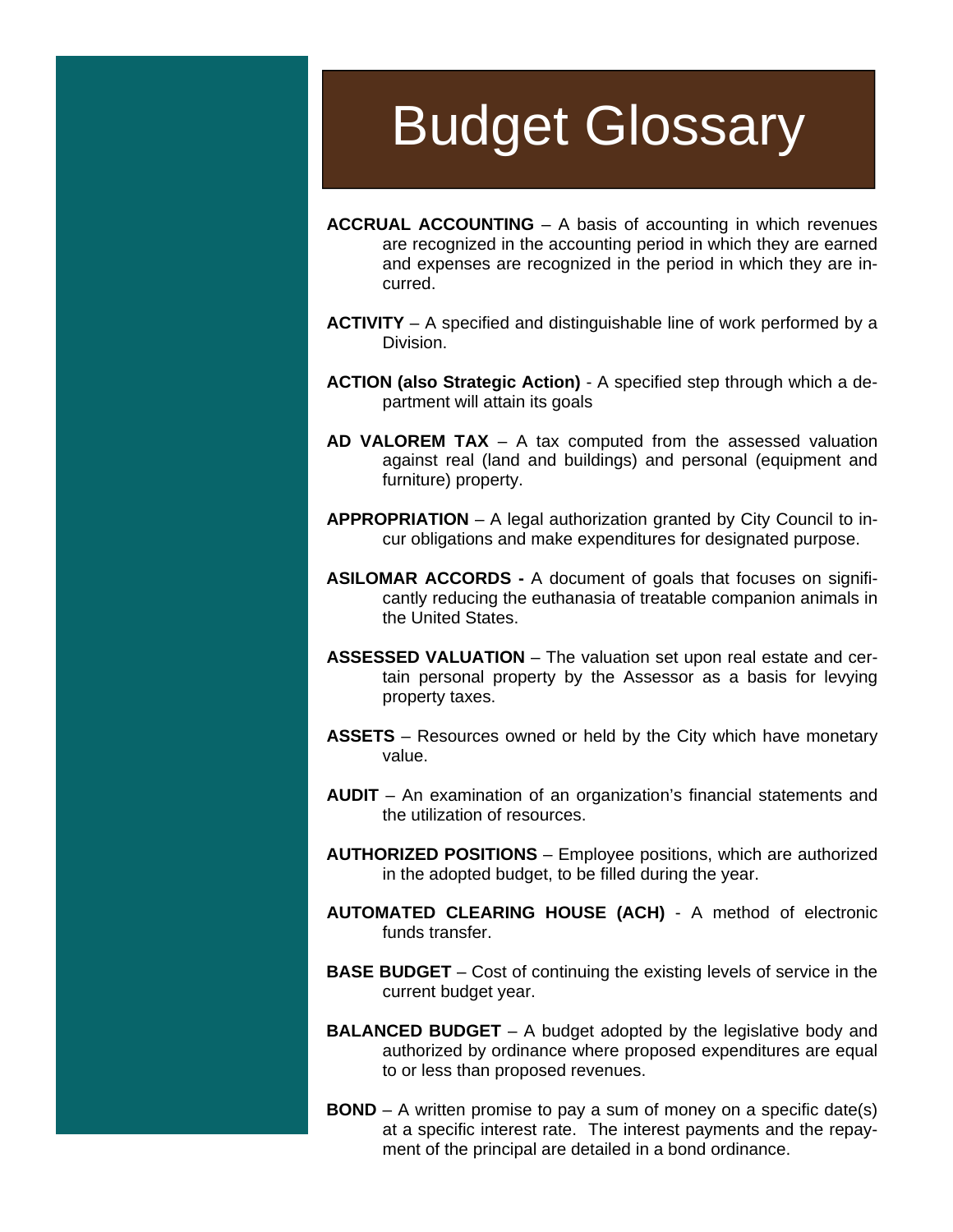**BONDED DEBT** – That portion of indebtedness represented by outstanding bonds.

- **BUDGET** A plan of financial operation embodying an estimate of proposed means of financing it. The "operating budget" is the financial plan adopted for a single fiscal year. The "proposed budget" designates the financial plan initially developed by departments and presented by the City Manager to the Council for approval. The "adopted budget" is the plan as modified and finally approved by that body. The approved budget is authorized by ordinance and thus specifies the legal spending limits for the fiscal year.
- **BUDGET CALENDAR** The schedule of key dates which the City follows in the preparation and adoption of the budget.
- **BUDGET DOCUMENT** The compilation of the spending plans for the various funds, along with supporting schedules, tables and charts which, in total, comprises the annual revenue and expenditure plan.
- **BUDGET MESSAGE** The opening section of the budget from the City Manager, which provides the City Council and the public with a general summary of the most important aspects of the budget.
- **BUDGETARY CONTROL** The control or management of the organization in accordance with an approved budget for the purpose of keeping expenditures within the limitations of available appropriations and revenues.
- **BUDGET RETREAT** A yearly presentation of the City Manager's Recommended Budget to the City Council. This meeting occurs over two to three days and provides the City Council with a forum in which to discuss budget topics and priorities.
- **BUSINESS PERSONAL PROPERTY** Commercial inventories. Ad valorem or property taxes are assessed on commercial inventories as well as real estate.
- **CAPITAL PROJECTS FUND** A fund created to account for financial resources to be used for the acquisition or the construction of major capital facilities or equipment.
- **CAPITAL OUTLAY** An expenditure which results in the acquisition of or addition to fixed assets, and meets these criteria: has an anticipated useful life of more than one year; costs more than \$5,000, can be permanently identified as an individual unit of property; belongs to one of the following categories: land, buildings, structures and improvements, equipment; constitutes a tangible, permanent addition to the value of City assets; does not constitute repair or maintenance; and, is not readily susceptible to loss.
- **CITY COUNCIL** The Mayor and eight Councilmembers collectively acting as the legislative and policy making body of the City.
- **COMMERCIAL PAPER**  an unsecured short-term promissory note with maturities ranging from 2 to 270 days. Commercial Paper is an authorized investment of the city.
- **COMMUNITY DEVELOPMENT BLOCK GRANT (CDBG)** a type of federal grant to improve the infrastructure in low to middle income areas of the community. This includes loans to low to middle income families for housing rehabilitation.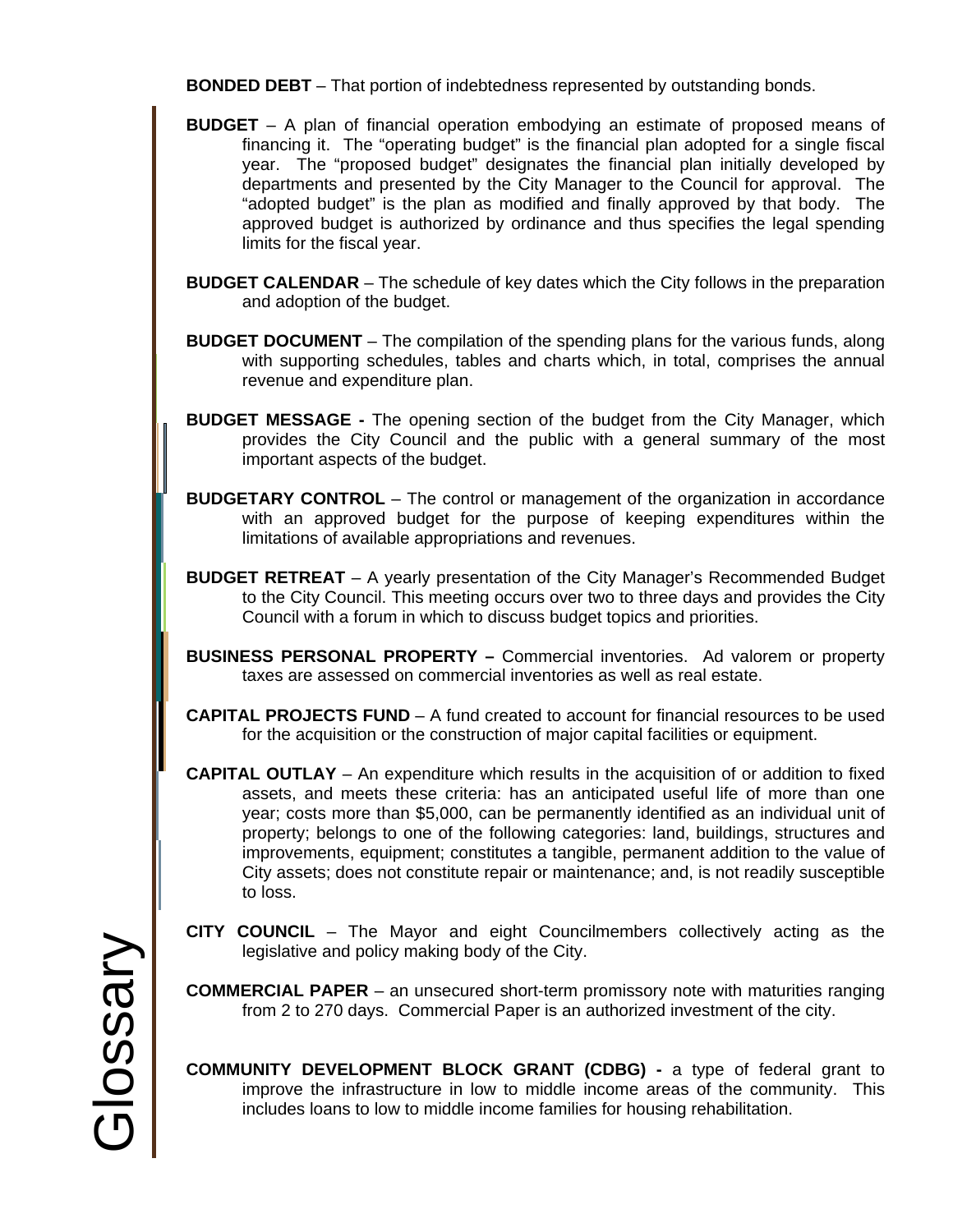- **COMMUNITY DEVELOPMENT BLOCK GRANT RECOVERY (CDBG-R)** a type of federal grant established under the American Recovery and Reinvestment Act for the purpose of stabilizing property values and preventing neighborhood blight.
- **CRIMINAL ALIEN PROGRAM (CAP)-** A program that focuses on identifying criminal aliens who are incarcerated within federal, state and local facilities thereby ensuring that they are not released into the community by securing a final order of removal prior to the termination of their sentence. The identification and processing of incarcerated criminal aliens prior to release reduces the overall cost and burden to the federal government as the number of aliens detained by U.S. Immigration and Customs Enforcement (ICE), upon expiration of sentence will be minimized.
- **CONSUMER PRICE INDEX (CPI)** A statistical description of price levels provided by the U.S. Department of Labor. The index is used as a measure of the increase in the cost of living (i.e. economic inflation).
- **CONTINGENCY FUND** A budgetary reserve set aside for emergencies or unforeseen expenditures not otherwise budgeted.
- **COPC** An acronym for the Community Oriented Primary Care Medical Clinic. The City, in partnership with Dallas County and Parkland Hospital, opened a clinic to serve low and moderate income residents in 2007.
- **COVENANT** A binding agreement; contract.
- **CRIME FREE MULTI-HOUSING PROGRAM (CFMH)** A state-of -the-art crime prevention program designed to reduce crime, drugs, and gangs on apartment properties. The program consists of three phases that must be completed under the supervision of the police department. Property managers can become individually certified upon completion of training and the property becomes certified upon completion of all three phases.
- **DALLAS COUNTY UTILITY AND RECLAMATION DISTRICT (DCURD)**  The governmental body that constructs and maintains much of the Las Colinas infrastructure, including the floodplain reclamation that created the Urban Center and defined Las Colinas lakes and canals.
- **DALLAS AREA RAPID TRANSIT (DART)** a mass transit authority serving the Dallas Metroplex, which is funded through a one percent sales tax levied in participating cities.
- **DALLAS CENTRAL APPRAISAL DISTRICT (DCAD)** An acronym for the Dallas Central Appraisal District. This independent entity is responsible for determining the taxable value of all property within Dallas County. This information is used by the City to calculate property tax bills.
- **DEBT SERVICE FUND** A fund used to account for the monies set aside for the payment of interest and principal to holders of the City's General Obligation and Revenue bonds, the sale of which finances long-term capital improvements, such as facilities, streets and drainage, parks and water/wastewater systems.
- **DEPARTMENT** A section of the total organization having a specialized function or activity and segregated cost data.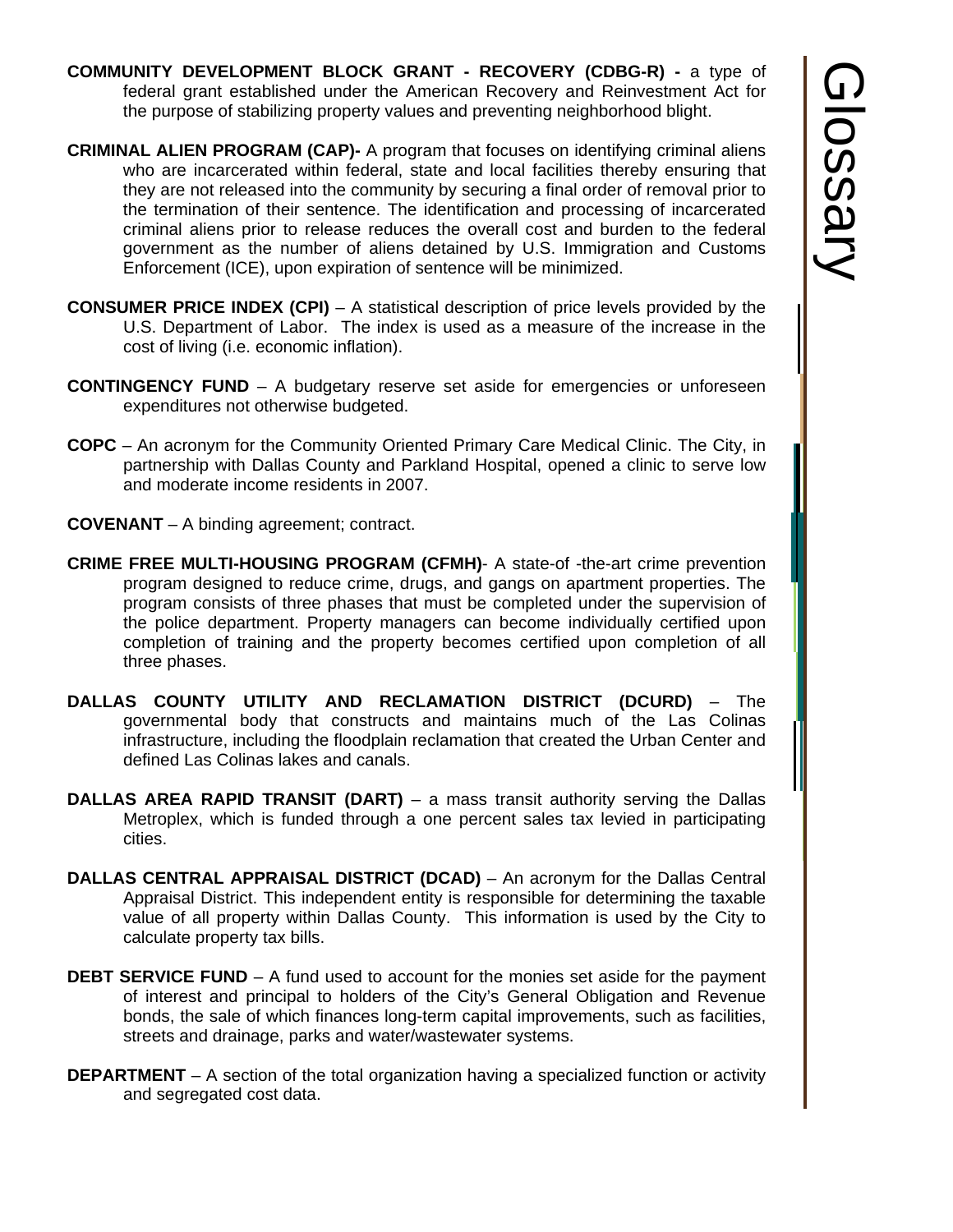- **DEPRECIATION** (1) Reduction in the service life of capital assets attributable to wear and tear, deterioration, action of the physical elements, inadequacy or obsolescence. (2) That portion of the cost of a capital asset that is charged as an expense during a particular period.
- **DFW** An acronym for the Dallas Fort Worth metropolitan area. This term refers to the region as a whole, including surrounding suburbs, and also is used for D/FW International Airport
- **EFFECTIVE TAX RATE** the tax rate calculated using current year property values produces the same amount of income for the taxing entity as was received in the prior year. This rate calculation excludes new construction or newly annexed property added to the tax roll for the current year.
- **ENCUMBRANCE**S Obligations in the form of purchase orders and contracts which are chargeable to an appropriation and for which a part of the appropriation is reserved because the goods or services have not been received. When paid, the encumbrance is liquidated.
- **EMERGENCY MEDICAL SERVICES (EMS)-** is a service providing out-of-hospital acute care and transport to definitive care, to patients with illnesses and injuries which the patient believes constitutes a medical emergency.
- **EMERGENCY SHELTER GRANT–** a type of grant that provides assistance to existing emergency shelters for operations and restricts the increase in homelessness through preventive program and activities.
- **ENTERPRISE FUND** A fund established to account for operations that are financed and operated in a manner similar to private business enterprises where the intent of the governing body is that the costs of providing goods or services to the general public on a continuing basis be financed or recovered primarily through user charges.
- **ESTIMATED REVENUE** The amount of projected revenues to be collected during the fiscal year.
- **EXPENDITURES**  Decreases in net financial resources that include current operating expenses which require the current or future use of net current assets, debt services, and capital outlays.
- **FISCAL POLICY** A government's policies with respect to revenues, spending, and debt management as these relate to government services, programs and capital investment. Fiscal policy provides an agreed-upon set of principles for the planning and programming of government budgets and their funding.
- **FISCAL YEAR** A 12-month period to which the annual budget applies. The City of Irving has specified October 1 to September 30 as its fiscal year.
- **FIXED ASSETS**  Assets of long-term character that are intended to continue to be held or used, such as land, buildings, machinery, furniture, and other equipment.
- **FUND** An accounting device established to control receipt and disbursement of income from sources set aside to support specific activities or attain certain objectives. Each fund is treated as a distinct fiscal entity with a self-balancing set of accounts.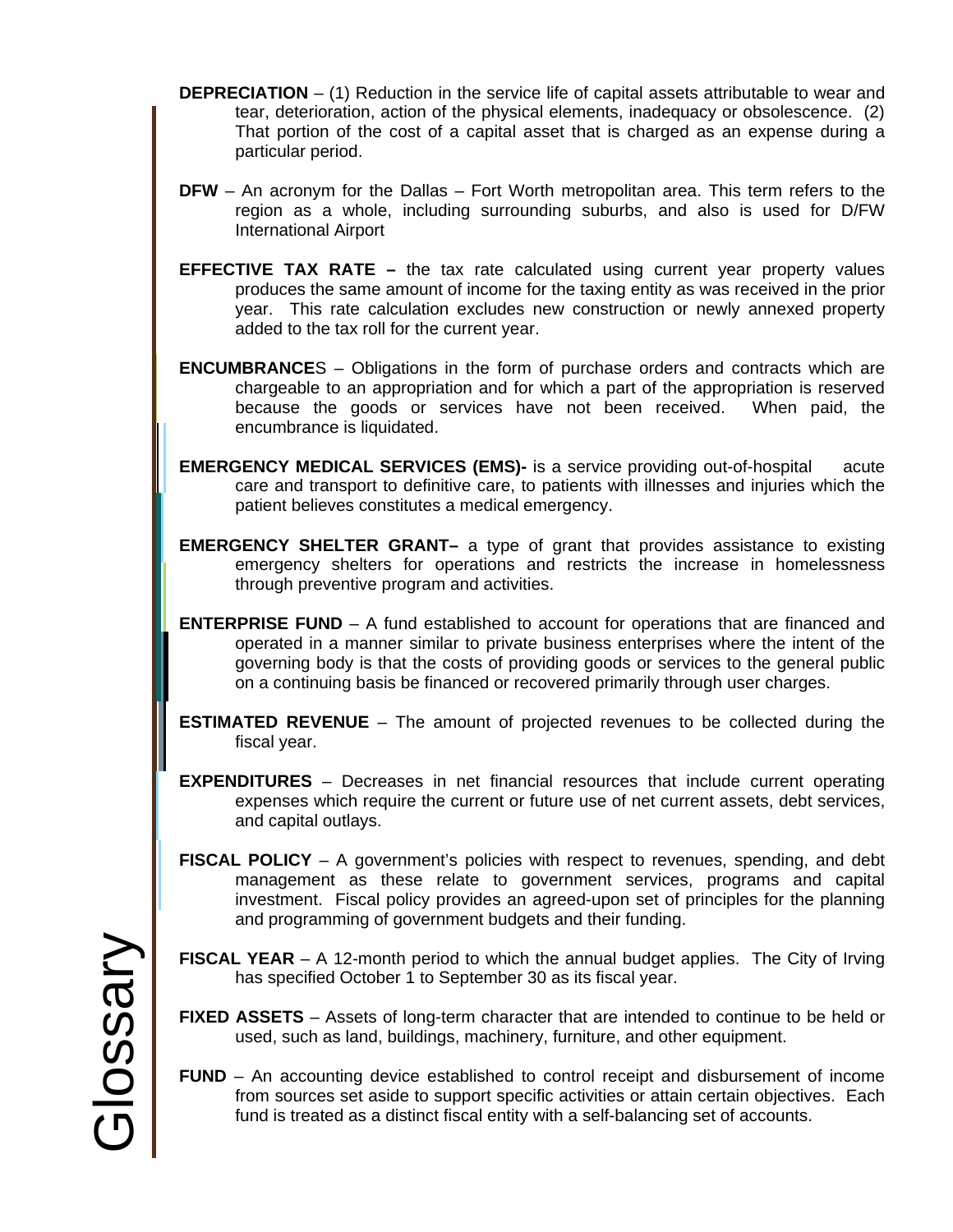- **FUND TYPE** In governmental accounting, all funds are classified into eight fund types: General, Special Revenue, Debt Service, Capital Projects, Special Assessment, Enterprise, Service and Trust, and Agency.
- **FUNDING** Provides budgetary resources to cover the total cost of a program or project at the time it is undertaken.
- **GASB** An acronym for the Governmental Accounting Standards Board. This board sets accounting policies and practices for all governmental entities.
- **GAUGE** An acronym for "Guide to Understanding, Achievement, Growth and Excellence". This is the City's personnel performance review system.
- **GENERAL FUND** The main operating fund of the City. This fund used to account for all financial resources except those required by policy, law, or regulation to be accounted for in another fund.
- **GENERAL OBLIGATION DEBT** Monies owed on interest and principal to holders of the City's General Obligation Bonds. The debt is supported by revenue provided from real property which is assessed through the taxation power of the local governmental unit.
- **GENERAL POLICIES AND GOALS**  Specific, Council-directed objectives used to fulfill the mission and vision of the City.
- **GENERALLY ACCEPTED ACCOUNTING PRINCIPLES (G.A.A.P.)** Detailed accounting standards and practices for state and local government as prescribed by the Governmental Accounting Standards Board.
- **GOVERNMENT FINANCE OFFICERS ASSOCIATION (GFOA)** A professional association of state, provincial, and local government finance officers in the United States and Canada whose mission is to enhance and promote the professional management of governments for public benefit through education, training and leadership.
- **GRANT** A contribution by a governmental or other organization to support a particular function. Typically, these contributions are made to local governments from state or federal governments.
- **HAZARDOUS MATERIAL (HAZ-MAT)** A hazardous material is any item or agent (biological, chemical, physical) which has the potential to cause harm to humans, animals, or the environment, either by itself or through interaction with other factors.
- **HDHP**  An acronym for the High Deductible Health Plan offered to employees which went into effect during FY 2005-06.
- **HHS**  An acronym for the Housing and Human Services Department
- **HOMELESS PREVENTION AND RAPID REHOUSING (HPRP)** established under the American Recovery and Reinvestment Act for the purpose of preventing homelessness and rapidly returning homeless individuals and families to housing stability.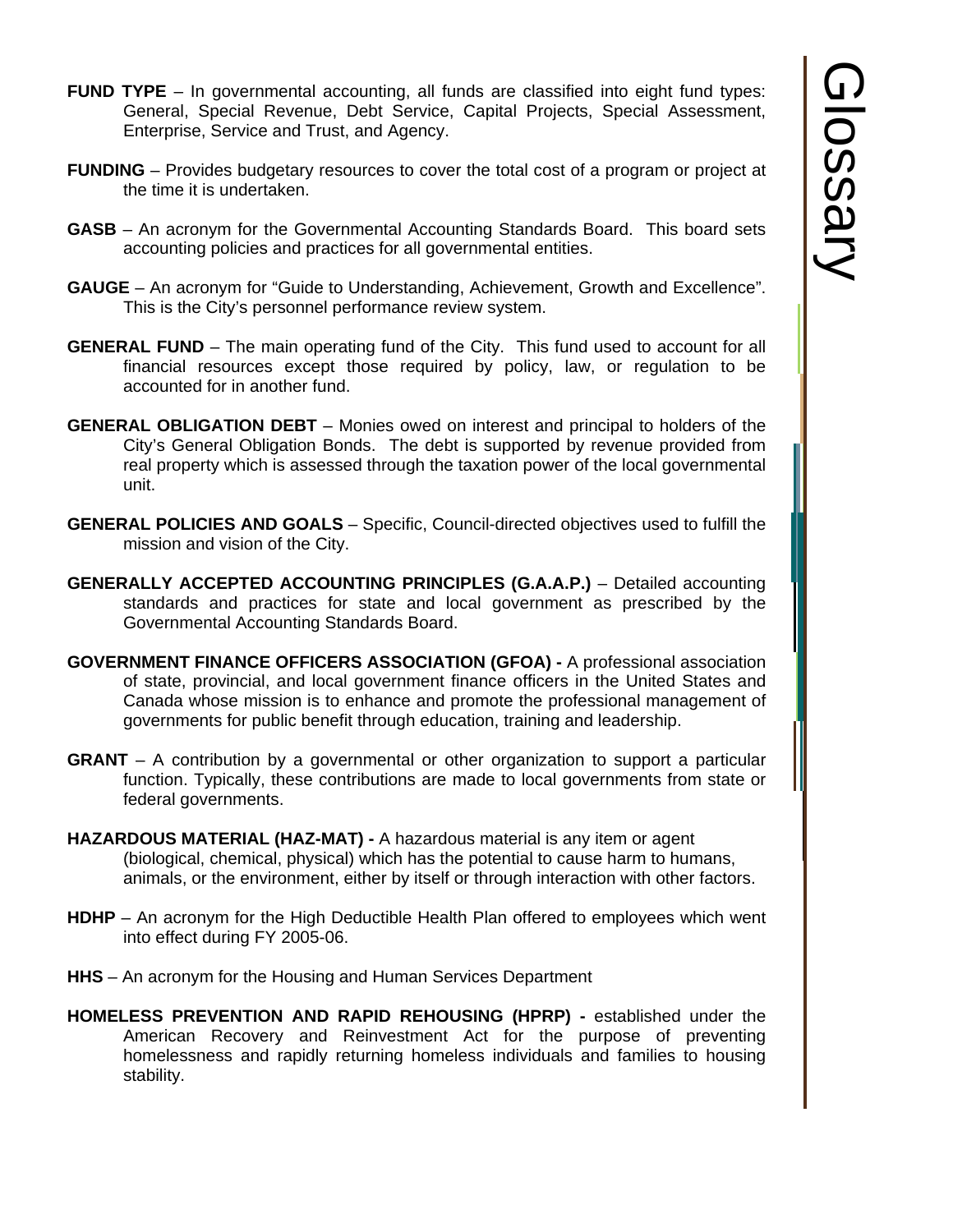- **HOME** An acronym for the Home Investment Partnership Grant received from the Housing and Urban Development Department of the Federal Government and administered by the City's Housing and Human Services Department.
- **HOTEL OCCUPANCY TAX (HOT)** A 9% tax assessed by the city on all room rentals of durations less than one week. State law regulates the uses of this tax to programs and events designed to promote the convention and tourism industry.
- **HISTORICALLY UNDERUTILIZED BUSINESSES (HUB)** A State of Texas designation to small, primarily minority businesses that have qualified for the designation. State law requires the City to contact at least two HUB vendors from the local County when soliciting goods, services or construction.
- **IAC** An acronym for the Irving Arts Center
- **ICE–** An acronym for Immigration and Customs Enforcement (ICE) is the largest and primary investigative arm of the US Department of Homeland Security (DHS) and is responsible for identifying, investigating, and dismantling vulnerabilities regarding the nation's border, economic, transportation, and infrastructure security.
- **ICSC** An acronym for International Trade Development and Assistance.
- **ITDA** An acronym for International Council of Shopping Centers.
- **ICVB** An acronym for the Irving Convention and Visitors Bureau
- **INCREMENTAL TAX** A new or additional tax revenue generated from increased property values and new development after a "base year" is established.
- **INFRASTRUCTURE** Physical assets of the City including streets, water, sewer, public buildings and parks.
- **INTERNAL SERVICE FUND** A fund used to account for the financing of goods or services provided by one City department or cost center to other departments, on a costreimbursement basis.
- **INSURANCE SERVICES OFFICE (ISO)** International standards for risk ratings.
- **LAS COLINAS URBAN CENTER** A master-planned community of villages in Irving. It is located between Dallas and DFW Airport off John W. Carpenter Freeway (Hwy 114).
- **LIABILITIES**  Debt or other legal obligations arising out of transactions in the past which must be liquidated, renewed, or refunded at some future date. This term does not include encumbrances.
- **LONG-TERM DEBT** Immature debt of a government expected to be repaid from government funds. An average repayment schedule is 20 years.
- **MDU**  An acronym for the Municipal Drainage Utility Fund. This fund administers compliance to the NPEDS (see below) contract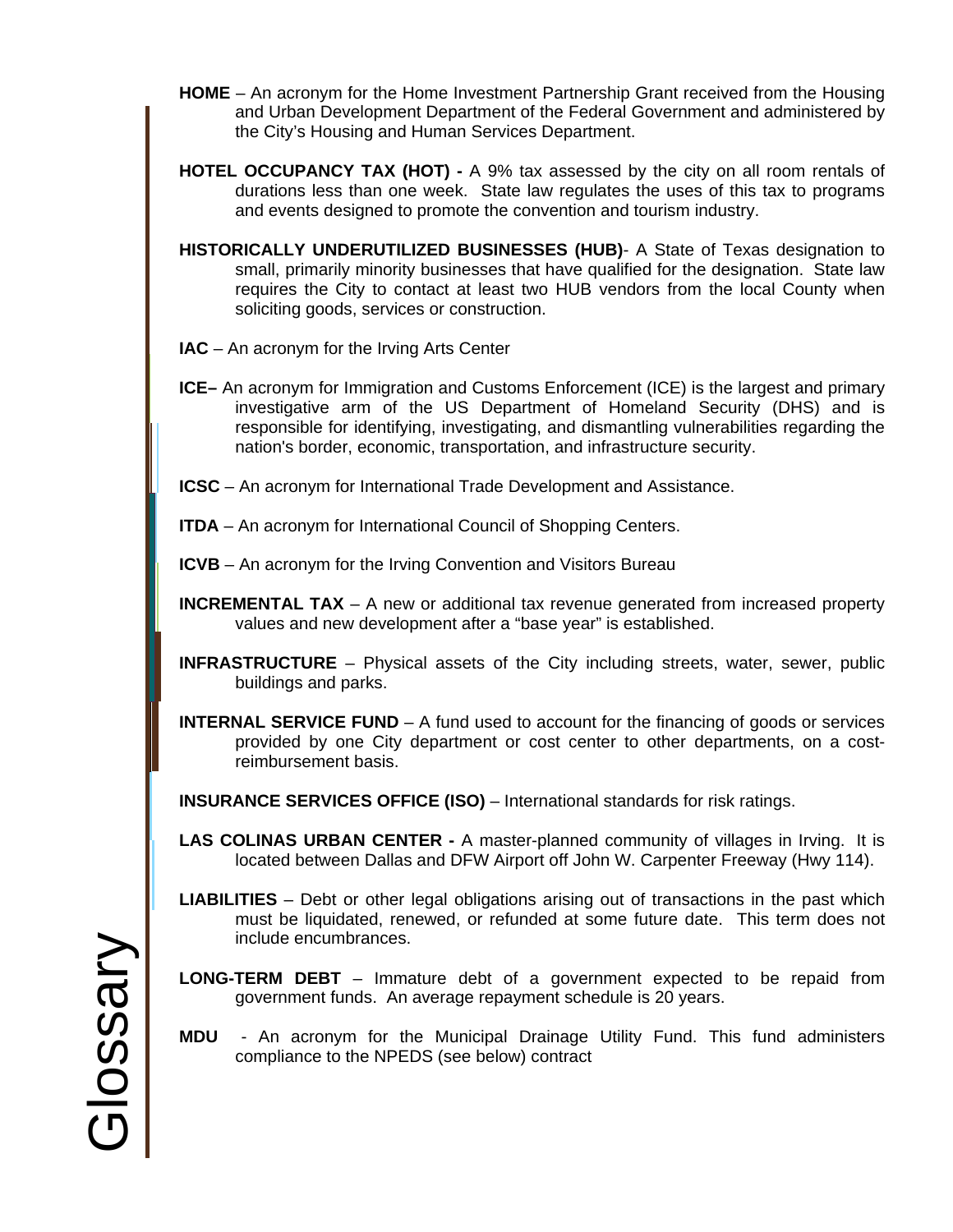- **MINORITY/WOMAN-OWNED BUSINESS ENTERPRISE (M/WBE)-** This is generally used to refer to vendors or contractors doing business with the City that are minority or woman-owned. The City makes a conscientious attempt to include such vendors in the City's solicitations for goods, services, and construction.
- **MISSION**  A broad statement of the goals, in terms of meeting public service needs, that a department is organized to meet.
- **NATIONAL FIRE PREVENTION ASSOCIATION (NFPA)** This association sets national standards for the fire service. These are recognized as industry-wide standards, even though the NFPA classifies them as "recommendations".
- **NEIGHBORHOOD STABILIZATION PROGRAM (NSP)** established under the American Recovery and Reinvestment Act for the purpose of stabilizing communities that have suffered from foreclosures and abandonment.
- **NORTH CENTRAL TEXAS COUNCIL OF GOVERNMENTS (NCTCOG) or (COG)** is a voluntary association of, by and for local governments, established to assist local governments in planning for common needs, cooperating for mutual benefit, and coordinating for sound regional development.
- **NOTE** A certificate pledging payment, issued by a government or bank.
- **NPDES** An acronym for the National Pollutant Discharge Elimination System. The Municipal Drainage Utility Fund functions to fund compliance to this contract.
- **OBJECTIVE** Something to be accomplished in specific, well-defined, and measurable terms and that is achievable within a specific time frame.
- **OPERATING BUDGET** Plans or current expenditures and the proposed means of financing them. The annual operating budget is the primary means by which most of the financing, acquisition, spending, and service delivery activities of the City are controlled. The use of the annual operating budget is required by State law.
- **ORDINANCE**  Formal legislative enactment by the City Council. Revenue raising measures, i.e. imposition of taxes, special assessments, and service charges, universally require ordinances.
- **PERFORMANCE MEASURES** Specific quantitative measures of work performed within an activity or program. They may also measure results obtained through an activity or program.
- **REFUNDING**  The issuance of new debt whose proceeds are used to repay previously issued debt.
- **REIMBURSEMENT** Repayment to a specific fund for expenditures incurred or services performed by that fund to or for the benefit of another fund.
- **REPLACEMENT COST** The cost of an asset which can render similar services (but which need not be of the same structural form) as the property to be replaced.
- **RESERVE FUND** A backup fund for payment of matured bonds and interest should the Water and Sewer Debt Service Fund fall short of required amounts.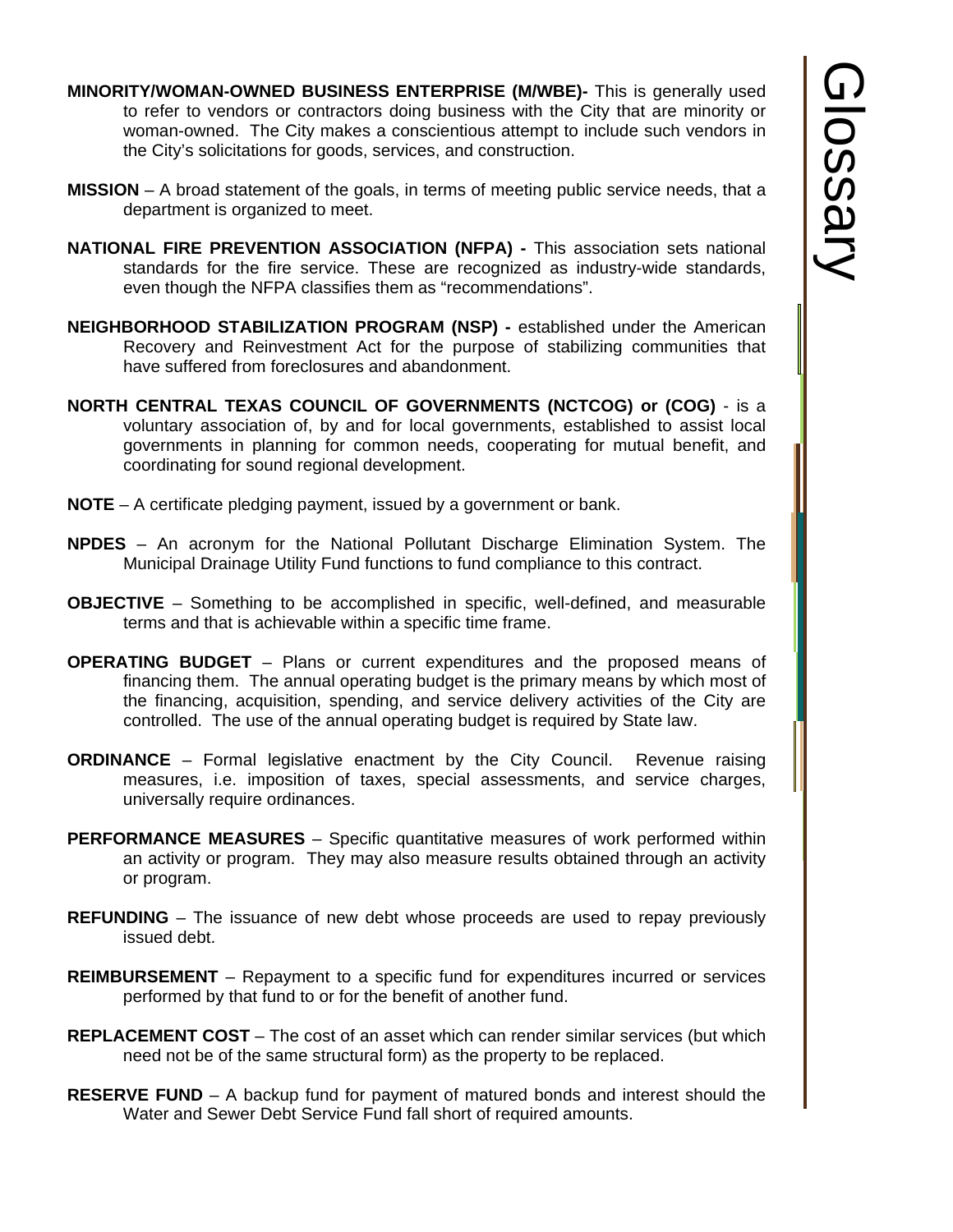- **RETAINED EARNINGS** Total assets less liabilities for a given fund. For Enterprise Funds, this term is used as Fund balance is used in Governmental Funds to represent unrestricted, unencumbered assets that are the net reserves of the fund.
- **REVENUES**  All amounts of money received by a government from external sources other than expense refunds, capital contributions, and residual equity transfers.
- **SIPOC** An acronym for the mapping tool used by the City Secretary's Office for process improvement. The acronym stands for *Suppliers, Inputs, Process, Output, and Customers*.
- **SPECIAL REVENUE FUND** A fund used to account for the proceeds of specific revenue sources that are legally restricted to expenditures for specified purposes.
- **STRATEGIC PLAN -** The City's roadmap for uniting City goals and mission to the actions of the City departments.
- **SWOT ANALYSIS -** a strategic planning method used to evaluate the Strengths, Weaknesses, Opportunities and Threats involved in a project.
- **TAX LEVY**  The resultant product when the tax rate per one hundred dollars is multiplied by the tax base.
- **TAX NOTE** Short-term, interest-bearing note issued by a government in anticipation of tax revenues to be received at a later date. The note is retired from the tax revenues to which it is related.
- **TAX RATE** A percentage applied to all taxable property to raise general revenues. It is derived by dividing the total tax levy by the taxable net property valuation.
- **TAXES** Compulsory charges levied by a government for the purpose of financing services performed for the common benefit.
- **TEXAS AWARD for PERFORMANCE EXCELLENCE (TAPE)** award that promotes awareness of performance excellence as an increasingly important element in competitiveness and information sharing of successful performance strategies.
- **TEXAS COMMISSION ON ENVIRONMENTAL QUALITY (TCEQ)** A division of the state government, formerly known as the Texas Natural Resource Conservation Commission (TNRCC)
- **TEXAS DEPARTMENT OF TRANSPORTATION (TxDOT)**  A division of the state government, concerned with highway maintenance and construction.
- **THE LAS COLINAS ASSOCIATION (TLCA)**  A division of the state government, concerned with highway maintenance and construction.
- **TIF**  An acronym for the Tax Increment Financing District**,** a geographical area or district created under Texas law to encourage development of the area within its boundaries by the reinvestment of the incremental tax growth generated by property value increases and new development within the district.
- **TRANSFERS IN/OUT** Amounts transferred from one fund to another to assist in financing the services for the recipient fund.